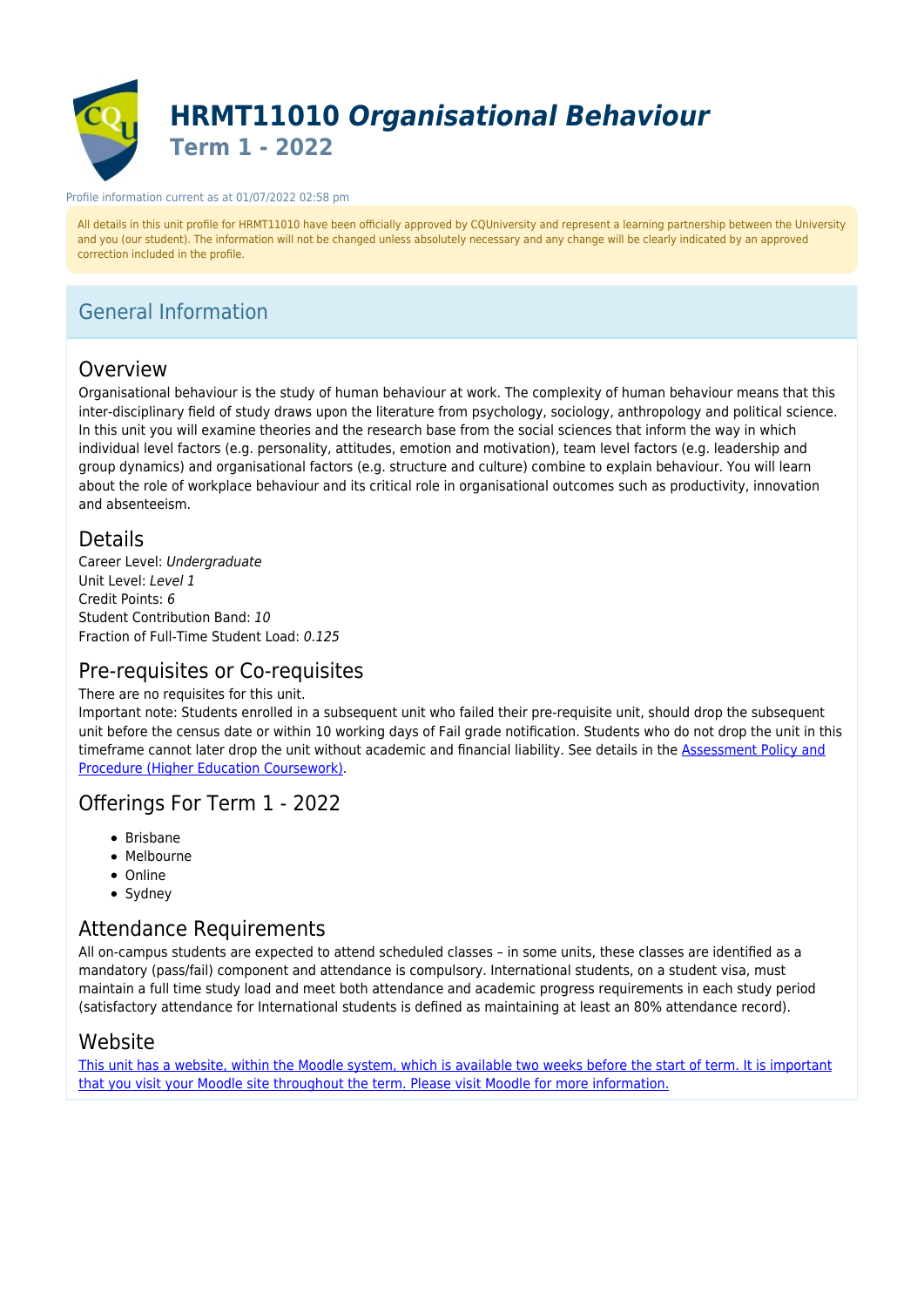# Class and Assessment Overview

## Recommended Student Time Commitment

Each 6-credit Undergraduate unit at CQUniversity requires an overall time commitment of an average of 12.5 hours of study per week, making a total of 150 hours for the unit.

# Class Timetable

**[Regional Campuses](https://handbook.cqu.edu.au/facet/timetables)** Bundaberg, Cairns, Emerald, Gladstone, Mackay, Rockhampton, Townsville

**[Metropolitan Campuses](https://handbook.cqu.edu.au/facet/timetables)** Adelaide, Brisbane, Melbourne, Perth, Sydney

### Assessment Overview

1. **Online Quiz(zes)** Weighting: 20% 2. **Written Assessment** Weighting: 30% 3. **Online Test** Weighting: 50%

## Assessment Grading

This is a graded unit: your overall grade will be calculated from the marks or grades for each assessment task, based on the relative weightings shown in the table above. You must obtain an overall mark for the unit of at least 50%, or an overall grade of 'pass' in order to pass the unit. If any 'pass/fail' tasks are shown in the table above they must also be completed successfully ('pass' grade). You must also meet any minimum mark requirements specified for a particular assessment task, as detailed in the 'assessment task' section (note that in some instances, the minimum mark for a task may be greater than 50%). Consult the *University's Grades and Results Policy* for more details of interim results and final grades.

# CQUniversity Policies

### **All University policies are available on the [CQUniversity Policy site.](https://policy.cqu.edu.au/)**

You may wish to view these policies:

- Grades and Results Policy
- Assessment Policy and Procedure (Higher Education Coursework)
- Review of Grade Procedure
- Student Academic Integrity Policy and Procedure
- Monitoring Academic Progress (MAP) Policy and Procedure Domestic Students
- Monitoring Academic Progress (MAP) Policy and Procedure International Students
- Student Refund and Credit Balance Policy and Procedure
- Student Feedback Compliments and Complaints Policy and Procedure
- Information and Communications Technology Acceptable Use Policy and Procedure

This list is not an exhaustive list of all University policies. The full list of University policies are available on the [CQUniversity Policy site.](https://policy.cqu.edu.au/)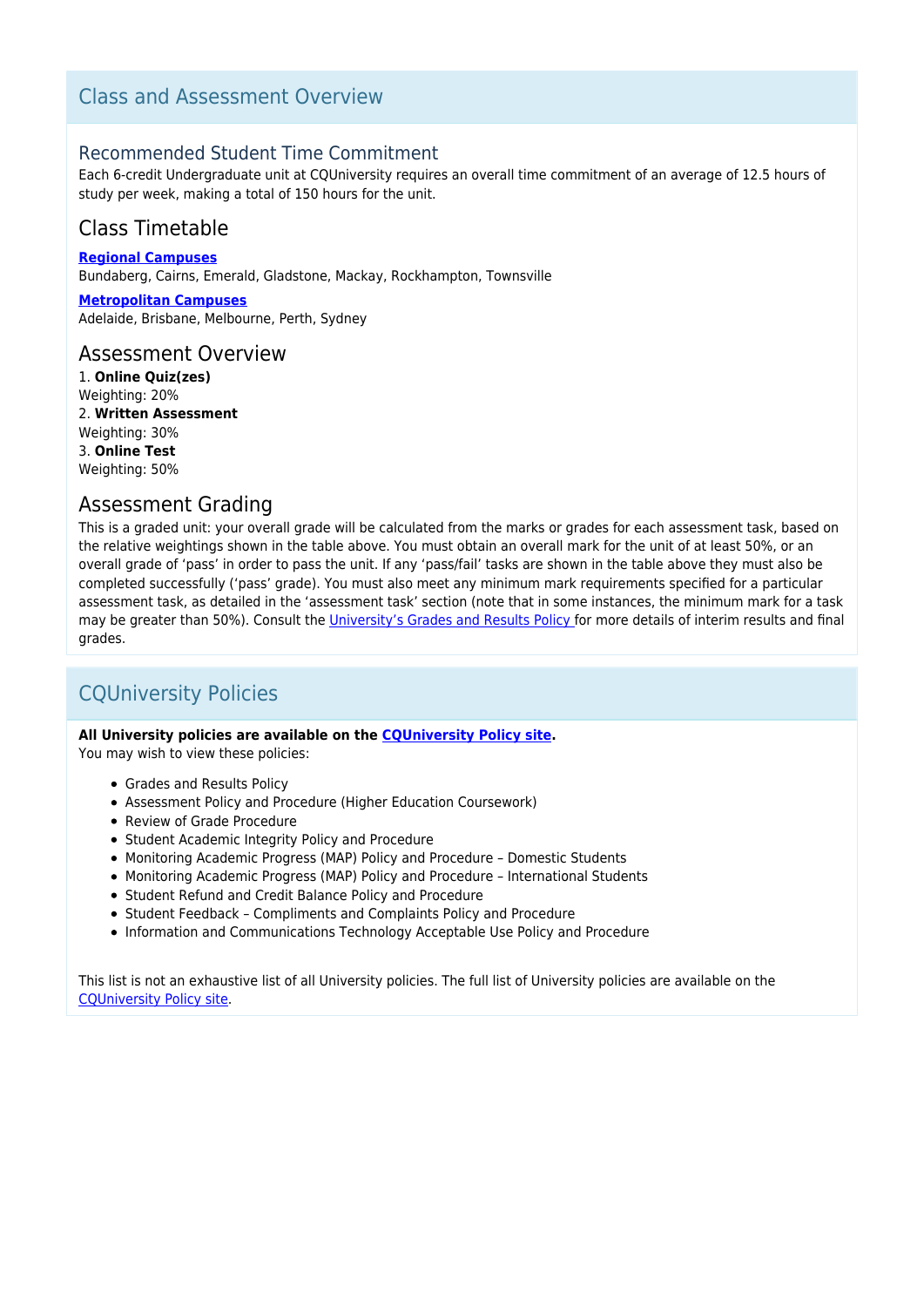# Previous Student Feedback

## Feedback, Recommendations and Responses

Every unit is reviewed for enhancement each year. At the most recent review, the following staff and student feedback items were identified and recommendations were made.

## Feedback from Unit Evaluation

**Feedback** Assessment structure

**Recommendation** Keep weekly quiz and choice in essay selection

## Feedback from Unit evaluation

**Feedback** Excellent response to enquiries

**Recommendation** Maintain speedy student support

# Unit Learning Outcomes

### **On successful completion of this unit, you will be able to:**

- 1. Evaluate a number of theories that explain human behaviour
- 2. Critically appraise the inter-relationship between individual, team and organisational systems
- 3. Apply the study of organisational behaviour to work practices and arrangements in organisations.

# Alignment of Learning Outcomes, Assessment and Graduate Attributes



## Alignment of Assessment Tasks to Learning Outcomes

| <b>Assessment Tasks</b>      | <b>Learning Outcomes</b> |                         |   |
|------------------------------|--------------------------|-------------------------|---|
|                              |                          | $\overline{\mathbf{2}}$ | 3 |
| 1 - Online Quiz(zes) - 20%   | $\bullet$                | $\bullet$               | ٠ |
| 2 - Written Assessment - 30% | ٠                        | $\bullet$               | ٠ |
| <b>3 - Online Test - 50%</b> |                          |                         |   |

## Alignment of Graduate Attributes to Learning Outcomes

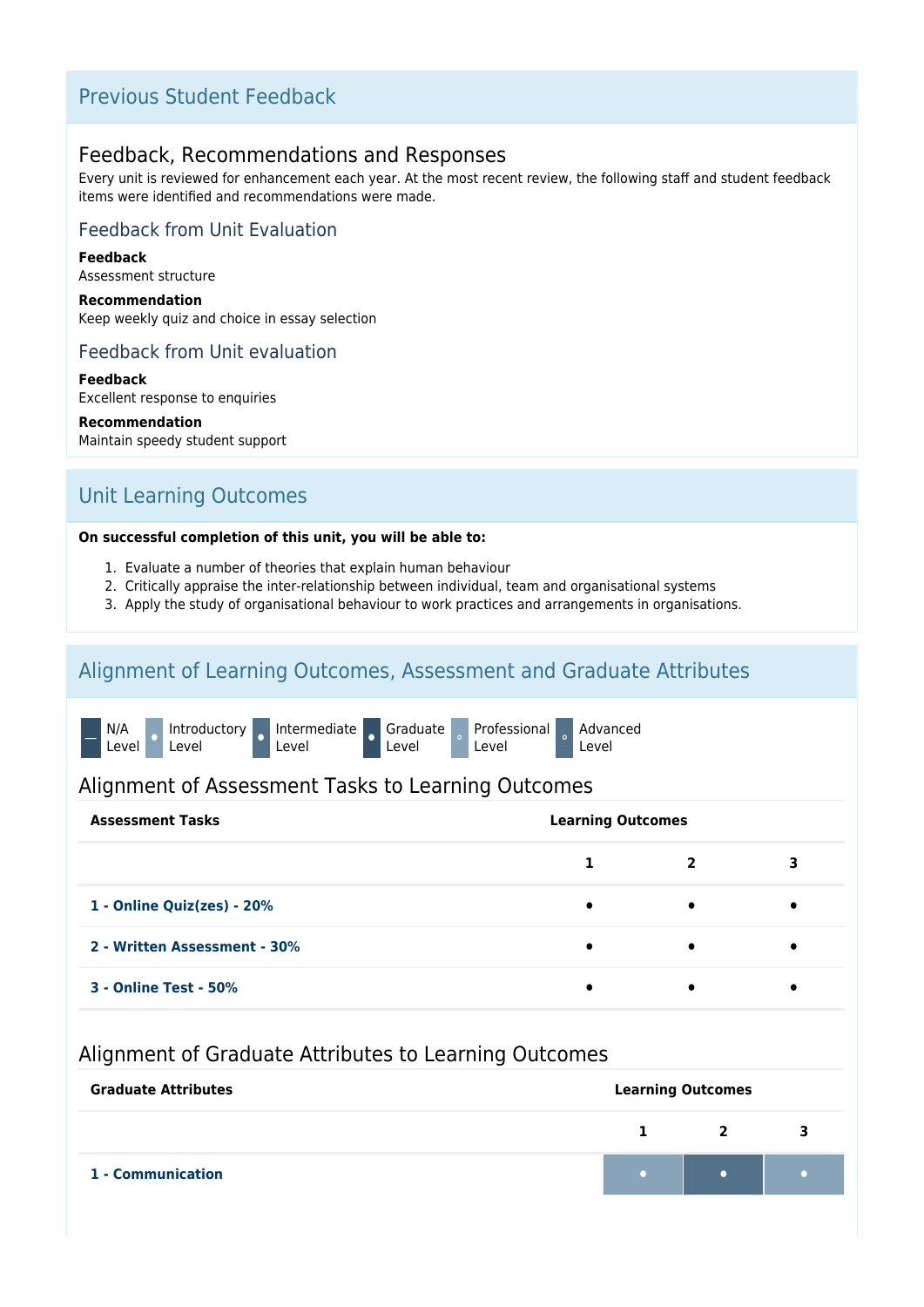| <b>Graduate Attributes</b><br><b>Learning Outcomes</b> |              |                |           |
|--------------------------------------------------------|--------------|----------------|-----------|
|                                                        | $\mathbf{1}$ | $\overline{2}$ | 3         |
| 2 - Problem Solving                                    | $\bullet$    | $\bullet$      | $\bullet$ |
| <b>3 - Critical Thinking</b>                           | $\bullet$    | $\bullet$      | $\bullet$ |
| <b>4 - Information Literacy</b>                        | $\bullet$    | $\bullet$      | $\bullet$ |
| 5 - Team Work                                          | $\bullet$    | $\bullet$      | $\bullet$ |
| <b>6 - Information Technology Competence</b>           | o            | $\bullet$      | $\bullet$ |
| 7 - Cross Cultural Competence                          | $\bullet$    | $\bullet$      | $\bullet$ |
| 8 - Ethical practice                                   | $\bullet$    | $\bullet$      | $\bullet$ |
| 9 - Social Innovation                                  |              |                |           |
| 10 - Aboriginal and Torres Strait Islander Cultures    |              |                |           |

# Alignment of Assessment Tasks to Graduate Attributes

| <b>Assessment Tasks</b>      | <b>Graduate Attributes</b> |  |           |  |  |                   |  |                 |
|------------------------------|----------------------------|--|-----------|--|--|-------------------|--|-----------------|
|                              |                            |  |           |  |  | 1 2 3 4 5 6 7 8 9 |  | $\overline{10}$ |
| 1 - Online Quiz(zes) - 20%   |                            |  |           |  |  |                   |  |                 |
| 2 - Written Assessment - 30% |                            |  | $\bullet$ |  |  |                   |  |                 |
| <b>3 - Online Test - 50%</b> |                            |  |           |  |  |                   |  |                 |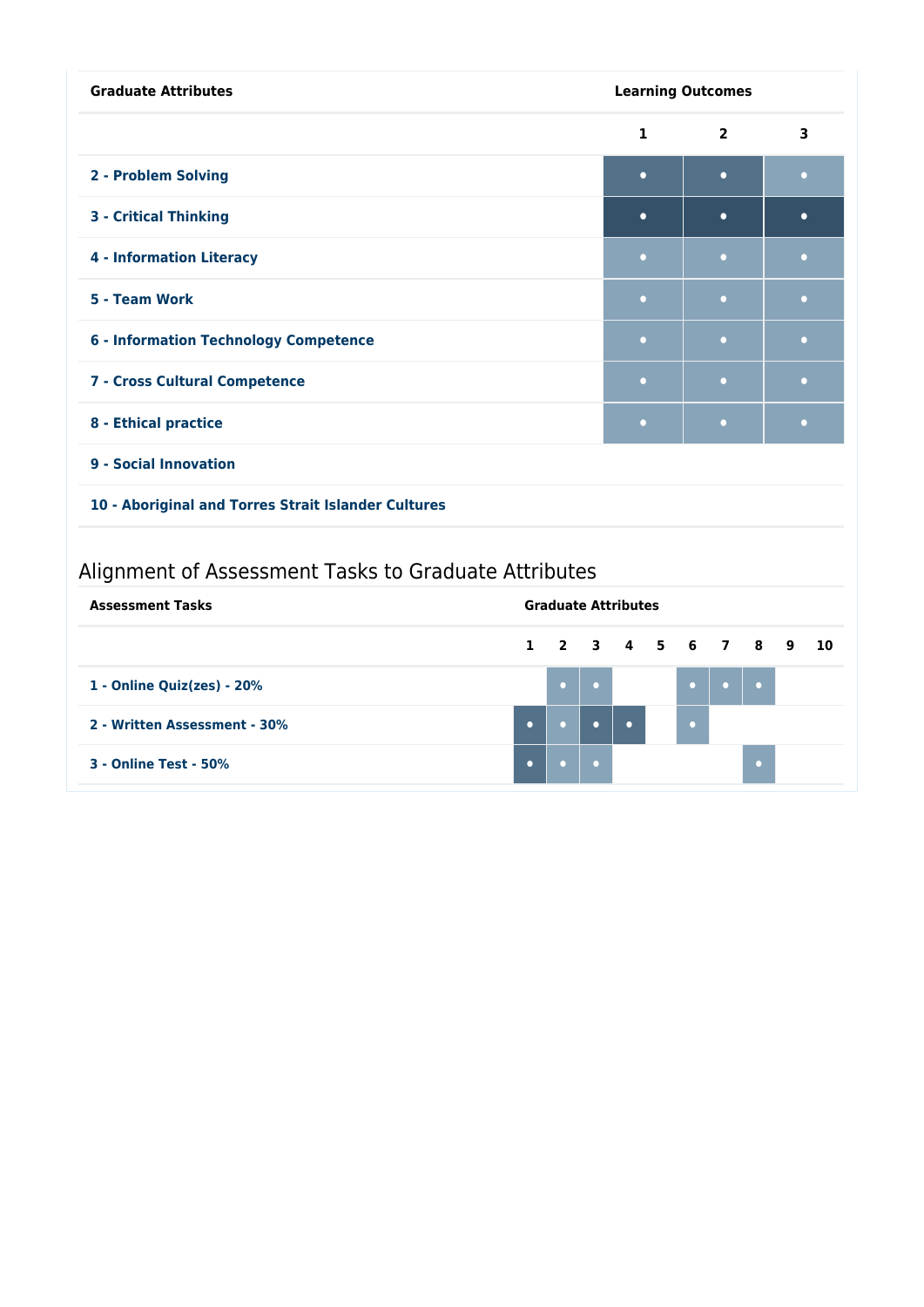# Textbooks and Resources

# **Textbooks**

HRMT11010

### **Prescribed**

### **Organisational Behaviour**

9th edition (2019) Authors: Robbins, SP., Judge, TA., Edwards, M., Sandiford, P., Fitzgerald, M., & Hunt, J. Pearson Melbourne , Victoria , Australia ISBN: 9781488620683 Binding: Paperback

#### **Additional Textbook Information**

The text is available in e-format and the link is here:<http://bookshop.cqu.edu.au>( search on the Unit code )

### **[View textbooks at the CQUniversity Bookshop](https://bookshop.cqu.edu.au/)**

## IT Resources

#### **You will need access to the following IT resources:**

- COUniversity Student Email
- Internet
- Unit Website (Moodle)
- PC, Laptop, tablet or hand-held device with a camera and audio

# Referencing Style

All submissions for this unit must use the referencing style: [American Psychological Association 7th Edition \(APA 7th](https://delivery-cqucontenthub.stylelabs.cloud/api/public/content/apa-referencing-style.pdf?v=51e1aea7) [edition\)](https://delivery-cqucontenthub.stylelabs.cloud/api/public/content/apa-referencing-style.pdf?v=51e1aea7)

For further information, see the Assessment Tasks.

# Teaching Contacts

**Lee Di Milia** Unit Coordinator [V.DiMilia@cqu.edu.au](mailto:V.DiMilia@cqu.edu.au)

# **Schedule**

| Week 1 - 07 Mar 2022              |                                                                   |                                                                                                                                                      |
|-----------------------------------|-------------------------------------------------------------------|------------------------------------------------------------------------------------------------------------------------------------------------------|
| <b>Module/Topic</b>               | Chapter                                                           | <b>Events and Submissions/Topic</b>                                                                                                                  |
| What is organisational behaviour? | Chapter 1, Robbins, Judge, Edwards,<br>Sandiford, Mitchell & Hunt | Assessment 1 - Every quiz is available<br>from 9 am AEST on 7 March 2022.<br>Assessment 2 - Choose one essay<br>topic by 9 am AEST on 28 March 2022. |
| Week 2 - 14 Mar 2022              |                                                                   |                                                                                                                                                      |
| <b>Module/Topic</b>               | Chapter                                                           | <b>Events and Submissions/Topic</b>                                                                                                                  |
| Diversity in organisations.       | Chapter 2, Robbins, Judge, Edwards,<br>Sandiford, Mitchell & Hunt | Assessment 1 - Quiz 1 closes on 18<br>March 2022 at 10 pm.<br>Assessment 2 - Choose one essay<br>topic by 9 am AEST on 28 March 2022.                |
| Week 3 - 21 Mar 2022              |                                                                   |                                                                                                                                                      |
| <b>Module/Topic</b>               | <b>Chapter</b>                                                    | <b>Events and Submissions/Topic</b>                                                                                                                  |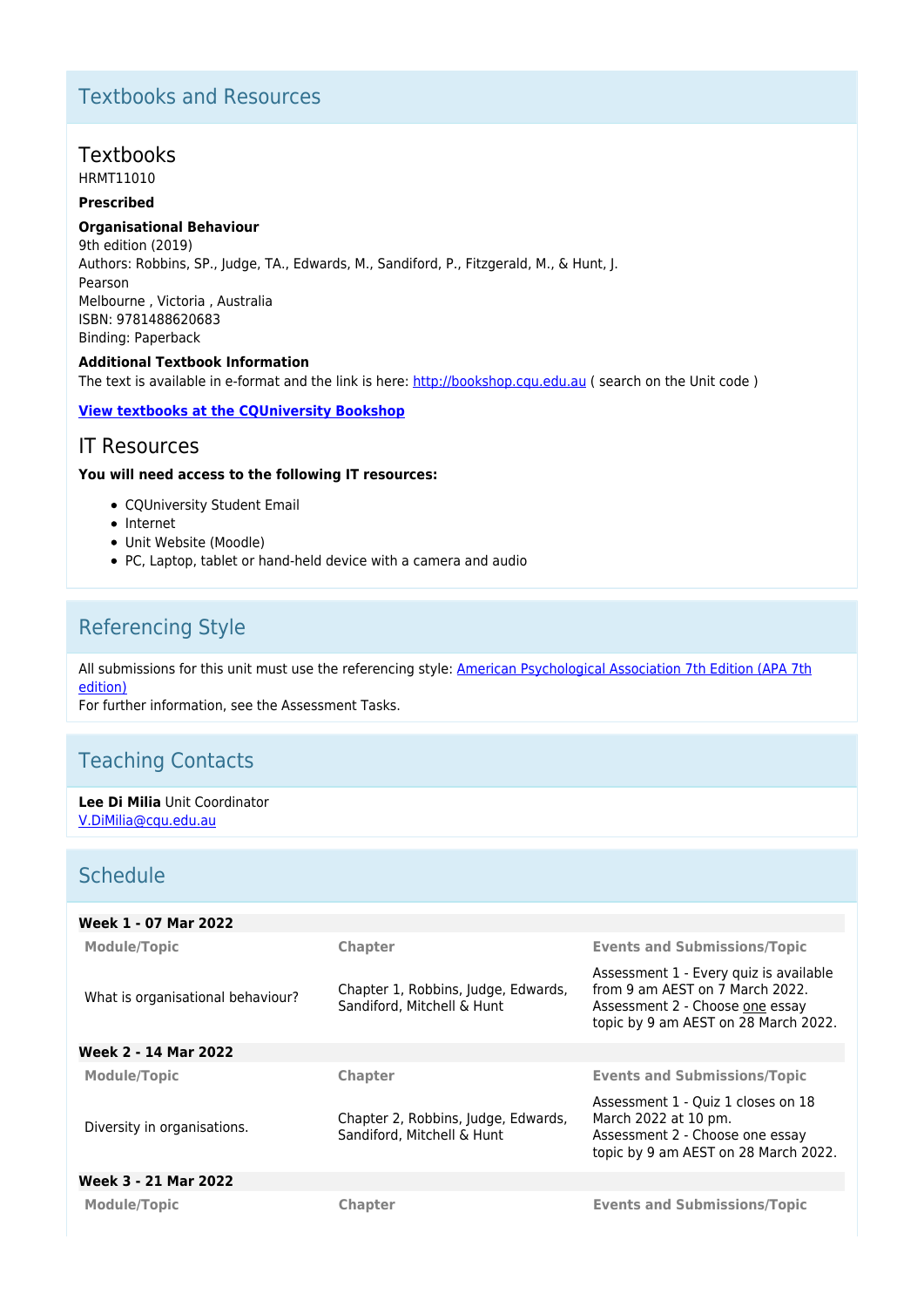| Attitudes and job satisfaction;<br>Personality and values | Chapters 3 & 4, Robbins, Judge,<br>Edwards, Sandiford, Mitchell & Hunt | Assessment 1 - Quiz 2 closes on 25<br>March 2022 at 10 pm AEST.<br>Assessment 2 - Choose one essay<br>topic by 9 am AEST on 28 March 2022. |
|-----------------------------------------------------------|------------------------------------------------------------------------|--------------------------------------------------------------------------------------------------------------------------------------------|
| Week 4 - 28 Mar 2022                                      |                                                                        |                                                                                                                                            |
| <b>Module/Topic</b>                                       | Chapter                                                                | <b>Events and Submissions/Topic</b>                                                                                                        |
| Emotions and moods                                        | Chapter 5, Robbins, Judge, Edwards,<br>Sandiford, Mitchell & Hunt      | Assessment 1 - Quiz 3 closes on 1<br>April 2022 at 10 pm AEST.<br>Assessment 2 - Choose one essay<br>topic by 9 am AEST on 28 March 2022.  |
| <b>Week 5 - 04 Apr 2022</b>                               |                                                                        |                                                                                                                                            |
| <b>Module/Topic</b>                                       | Chapter                                                                | <b>Events and Submissions/Topic</b>                                                                                                        |
| Perception and individual decision<br>making; Motivation  | Chapters 6 & 7, Robbins, Judge,<br>Edwards, Sandiford, Mitchell & Hunt | Assessment 1 - Quiz 4 closes on 8<br>April 2022 at 10 pm AEST.                                                                             |
| Vacation Week - 11 Apr 2022                               |                                                                        |                                                                                                                                            |
| <b>Module/Topic</b>                                       | Chapter                                                                | <b>Events and Submissions/Topic</b>                                                                                                        |
|                                                           |                                                                        | Review of material from previous<br>weeks                                                                                                  |
| Week 6 - 18 Apr 2022                                      |                                                                        |                                                                                                                                            |
| <b>Module/Topic</b>                                       | Chapter                                                                | <b>Events and Submissions/Topic</b>                                                                                                        |
| Foundations of group behaviour                            | Chapter 8, Robbins, Judge, Edwards,<br>Sandiford, Mitchell & Hunt      | Assessment 1 - Quiz 5 closes on 22<br>April 2022 at 10 pm AEST.                                                                            |
| Week 7 - 25 Apr 2022                                      |                                                                        |                                                                                                                                            |
| <b>Module/Topic</b>                                       | Chapter                                                                | <b>Events and Submissions/Topic</b>                                                                                                        |
| Communication                                             | Chapter 10, Robbins, Judge, Edwards,<br>Sandiford, Mitchell & Hunt     | Assessment 1 - Quiz 6 closes on 29<br>April 2022 at 10 pm AEST.                                                                            |
| Week 8 - 02 May 2022                                      |                                                                        |                                                                                                                                            |
| <b>Module/Topic</b>                                       | Chapter                                                                | <b>Events and Submissions/Topic</b>                                                                                                        |
| Leadership                                                | Chapter 11, Robbins, Judge, Edwards,<br>Sandiford, Mitchell & Hunt     | Assessment 1 - Quiz 7 closes on 6 May<br>2022 at 10 pm AEST.<br>Assessment 2 - Topic 1 is due on 6<br>May 2022 at 10 pm AEST.              |
| Week 9 - 09 May 2022                                      |                                                                        |                                                                                                                                            |
| <b>Module/Topic</b>                                       | Chapter                                                                | <b>Events and Submissions/Topic</b>                                                                                                        |
| Power and politics                                        | Chapter 12, Robbins, Judge, Edwards,<br>Sandiford, Mitchell & Hunt     | Assessment 2 - Topic 2 is due on 13<br>May 2022 at 10 pm AEST.                                                                             |
| Week 10 - 16 May 2022                                     |                                                                        |                                                                                                                                            |
| <b>Module/Topic</b>                                       | Chapter                                                                | <b>Events and Submissions/Topic</b>                                                                                                        |
| Conflict and negotiation                                  | Chapter 13, Robbins, Judge, Edwards,<br>Sandiford, Mitchell & Hunt     |                                                                                                                                            |
| Week 11 - 23 May 2022                                     |                                                                        |                                                                                                                                            |
| <b>Module/Topic</b>                                       | Chapter                                                                | <b>Events and Submissions/Topic</b>                                                                                                        |
| Foundations of organisational<br>structure                | Chapter 14, Robbins, Judge, Edwards,<br>Sandiford, Mitchell & Hunt     |                                                                                                                                            |
| Week 12 - 30 May 2022                                     |                                                                        |                                                                                                                                            |
| <b>Module/Topic</b>                                       | Chapter                                                                | <b>Events and Submissions/Topic</b>                                                                                                        |
| Organisational culture                                    | Chapter 15, Robbins, Judge, Edwards,<br>Sandiford, Mitchell & Hunt     |                                                                                                                                            |
| Review/Exam Week - 06 Jun 2022                            |                                                                        |                                                                                                                                            |
| <b>Module/Topic</b>                                       | Chapter                                                                | <b>Events and Submissions/Topic</b>                                                                                                        |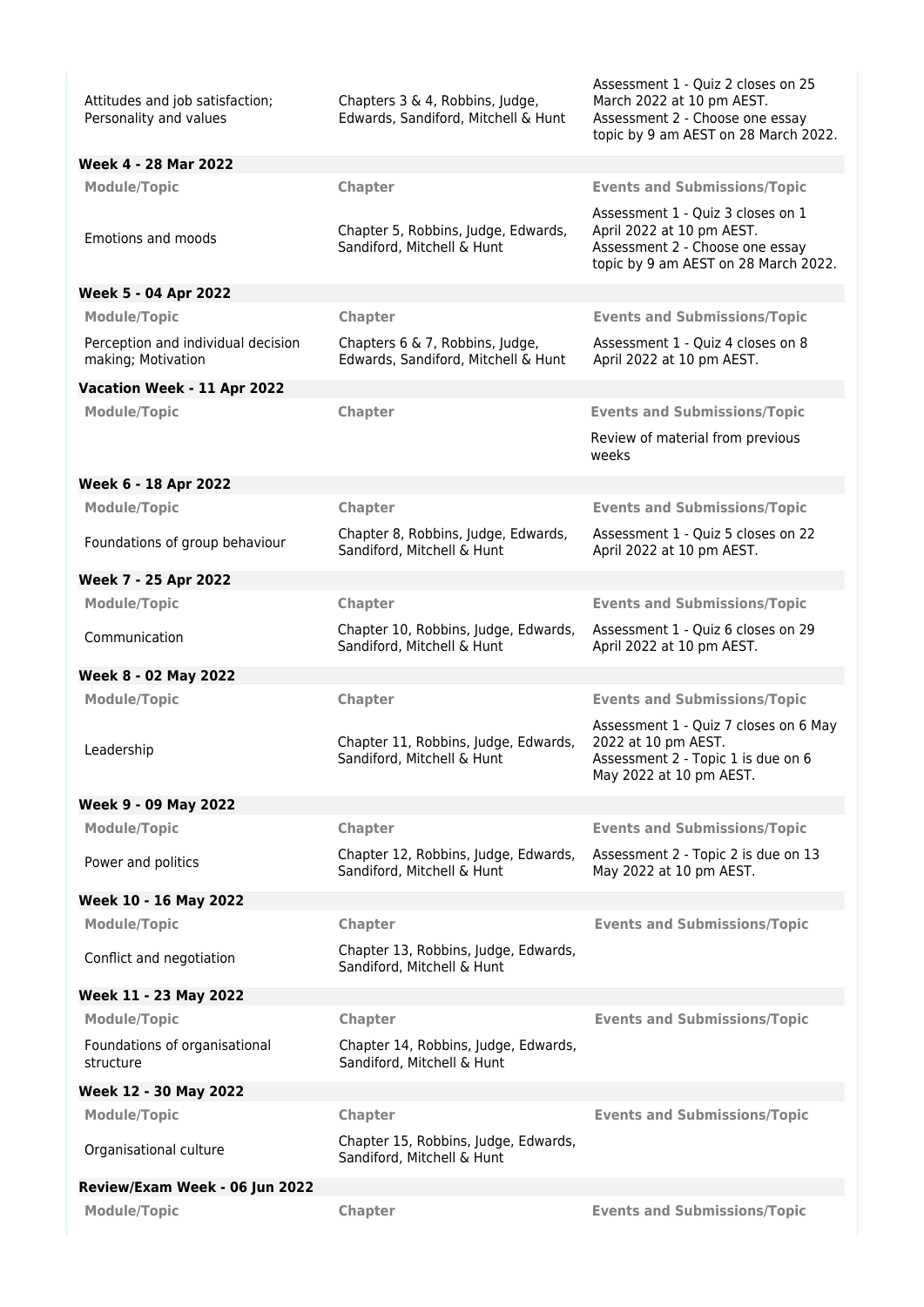**Module/Topic Chapter Events and Submissions/Topic**

Online exam - date and time will be advised in Moodle in week 10.

# Assessment Tasks

# 1 Online Quiz(zes)

#### **Assessment Type**

Online Quiz(zes)

#### **Task Description**

This assessment comprises seven (7) online quizzes. Only the best five (5) scores will be used to determine your overall result for the online quizzes.

Each quiz is based on a chapter from the textbook. The quizzes can be accessed from the "Assessment" Tab at the top of the unit Moodle site. Each quiz comprises 10 multiple-choice questions (MCQs) to be completed in one sitting of 20 minutes.

Once a quiz closes, it cannot be reopened for any reason. There are no alternatives or extensions for quizzes due to CQUniversity policy.

| Quiz          | Content    | <b>Quiz Closure</b>                   |
|---------------|------------|---------------------------------------|
| $\mathbf{1}$  | Chapter 1  | Friday 18 March 2022; 10.00 p.m. AEST |
| $\mathcal{P}$ | Chapter 2  | Friday 25 March 2022; 10.00 p.m. AEST |
| 3             | Chapter 3  | Friday 1 April 2022; 10.00 p.m. AEST  |
| 4             | Chapter 5  | Friday 8 April 2022; 10.00 p.m. AEST  |
| .5            | Chapter 6  | Friday 22 April 2022; 10.00 p.m. AEST |
| 6             | Chapter 8  | Friday 29 April 2022; 10.00 p.m. AEST |
|               | Chapter 10 | Friday 6 March 2022; 10.00 p.m. AEST  |
|               |            |                                       |

#### **Number of Quizzes**

7

## **Frequency of Quizzes**

**Other** 

#### **Assessment Due Date**

See details in the above table under task description for due dates and times.

### **Return Date to Students**

Score is shown when the test closes.

**Weighting**

20%

### **Assessment Criteria**

Each quiz has 10 questions and each correct answer earns one (1) point. While this assessment has seven online quizzes, only the best five scores will contribute to your assessment. There are two 'extra' quizzes available in case you missed a quiz or to increase your overall score if you have not done as well as you expected in the earlier quizzes. At the end of the final quiz, your results will be automatically scaled to a score out of 20.

### **Referencing Style**

[American Psychological Association 7th Edition \(APA 7th edition\)](https://delivery-cqucontenthub.stylelabs.cloud/api/public/content/apa-referencing-style.pdf?v=51e1aea7)

#### **Submission**

Online

### **Learning Outcomes Assessed**

- Evaluate a number of theories that explain human behaviour
- Critically appraise the inter-relationship between individual, team and organisational systems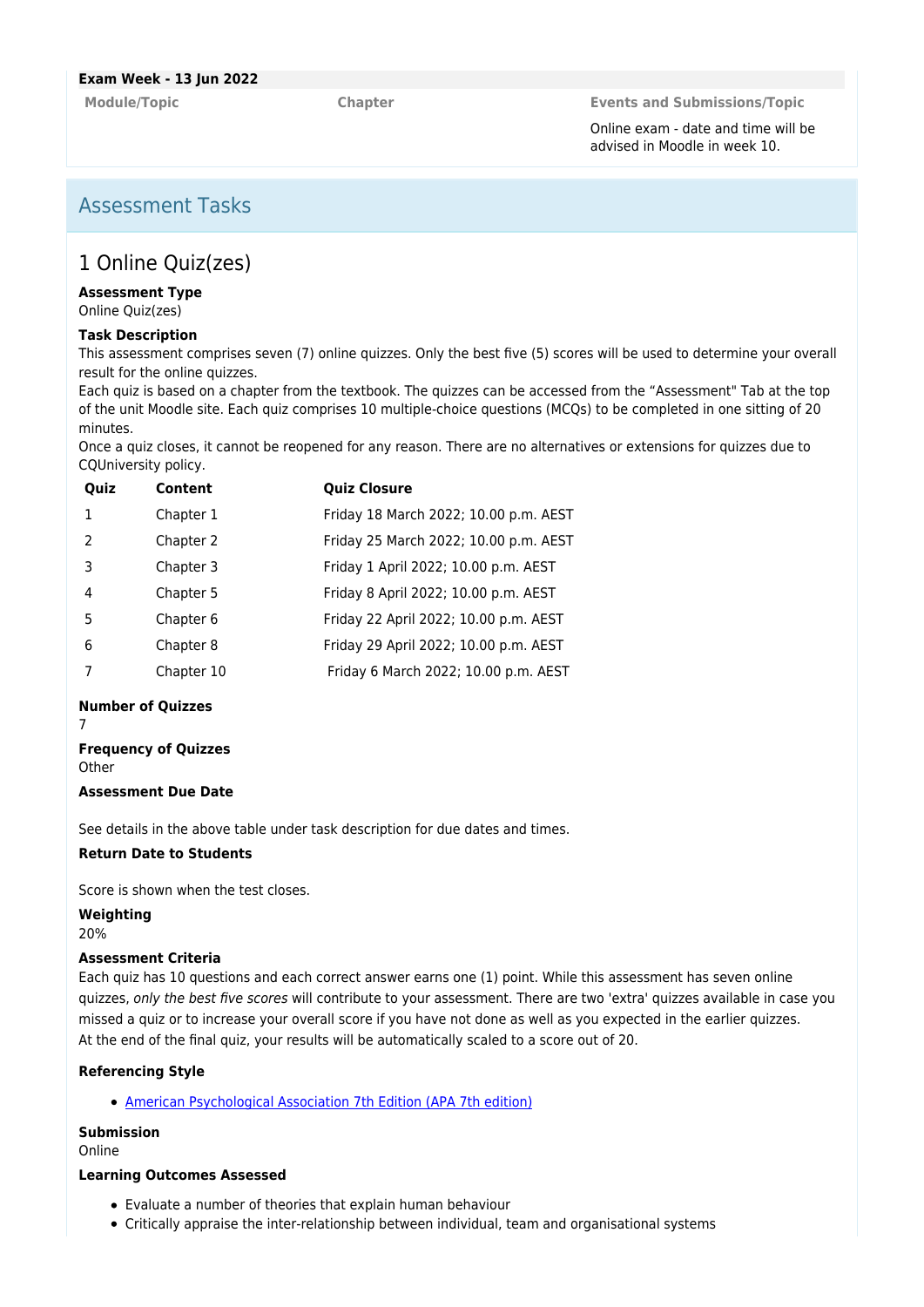Apply the study of organisational behaviour to work practices and arrangements in organisations.

#### **Graduate Attributes**

- Problem Solving
- Critical Thinking
- Information Technology Competence
- Cross Cultural Competence
- Ethical practice

## 2 Academic Essay

#### **Assessment Type**

Written Assessment

#### **Task Description**

This written assessment is designed to assist students to demonstrate their understanding of concepts, theories, and models related to 'Organisational Behaviour'.

It also provides an opportunity for students to enhance their research, analytical, critical thinking, and written communication skills.

You are required to choose one (1) of the two essay topics provided on the Unit Moodle site and write an Academic Essay of 1500 words (+/- 10%).

In your essay, you should establish your key argument(s) and provide evidence from academic literature and other appropriate sources to support your argument.

This task requires you to engage in extensive research within the academic literature, peer-reviewed academic journal articles in particular.

You should refer to a minimum of six (6) scholarly references including the prescribed textbook.

Note: Before commencing this task, please carefully read the "Assessment Task Description" and the "Marking Rubric" available on the Unit Moodle site.

| Essay Topic/ | Chapter alignment | Due Date                       |
|--------------|-------------------|--------------------------------|
|              |                   | Friday 6 May 2022 at 10.00 pm  |
|              |                   | Friday 13 May 2022 at 10.00 pm |

#### **Assessment Due Date**

See details in the above table

#### **Return Date to Students**

We will make every attempt to return on-time submitted assessments within two weeks of the submission date.

#### **Weighting**

30%

#### **Assessment Criteria**

Assessment 2 - Marking Criteria for Essay - An essay is more than a 'descriptive' response to the question - a good essay argues a case; it demonstrates that you have critically thought about the question and recognises there are different views on the topic.

**Analysis (25%):** The essay demonstrates a detailed understanding and critical analysis of the topic. It presents a clearly integrated and well‑developed argument throughout to address all parts of the assessment task. **Application of literature/theory (25%):** The essay demonstrates the application of the relevant concepts, frameworks, and theories in relation to the topic.

**Research (20%):** The essay demonstrates extensive research and understanding of the topic. The essay should have a minimum of six (6) scholarly references, which must include the prescribed textbook, plus five (5) relevant academic peer-reviewed journals (to be eligible for a pass [10/20] on this criterion). The research must be used in an integrated manner throughout the essay to support the argument.

**Presentation (20%):** The essay is appropriately structured with no headings, has relevant information order and flow, paragraphs are used effectively, and includes a well-formulated introduction and conclusion.

**Referencing (5%):** The references list and the in-text referencing complies with the exact detail of the CQU APA Referencing Guide. The references are appropriate and sufficient throughout the essay.

**Communication (5%):** The essay uses clear and concise communication, appropriate language, grammar, spelling (Australian English), and punctuation.

Late penalties will be applied as per CQU Policy at the rate of 1.5 marks per day (5%) deducted from your academic essay score.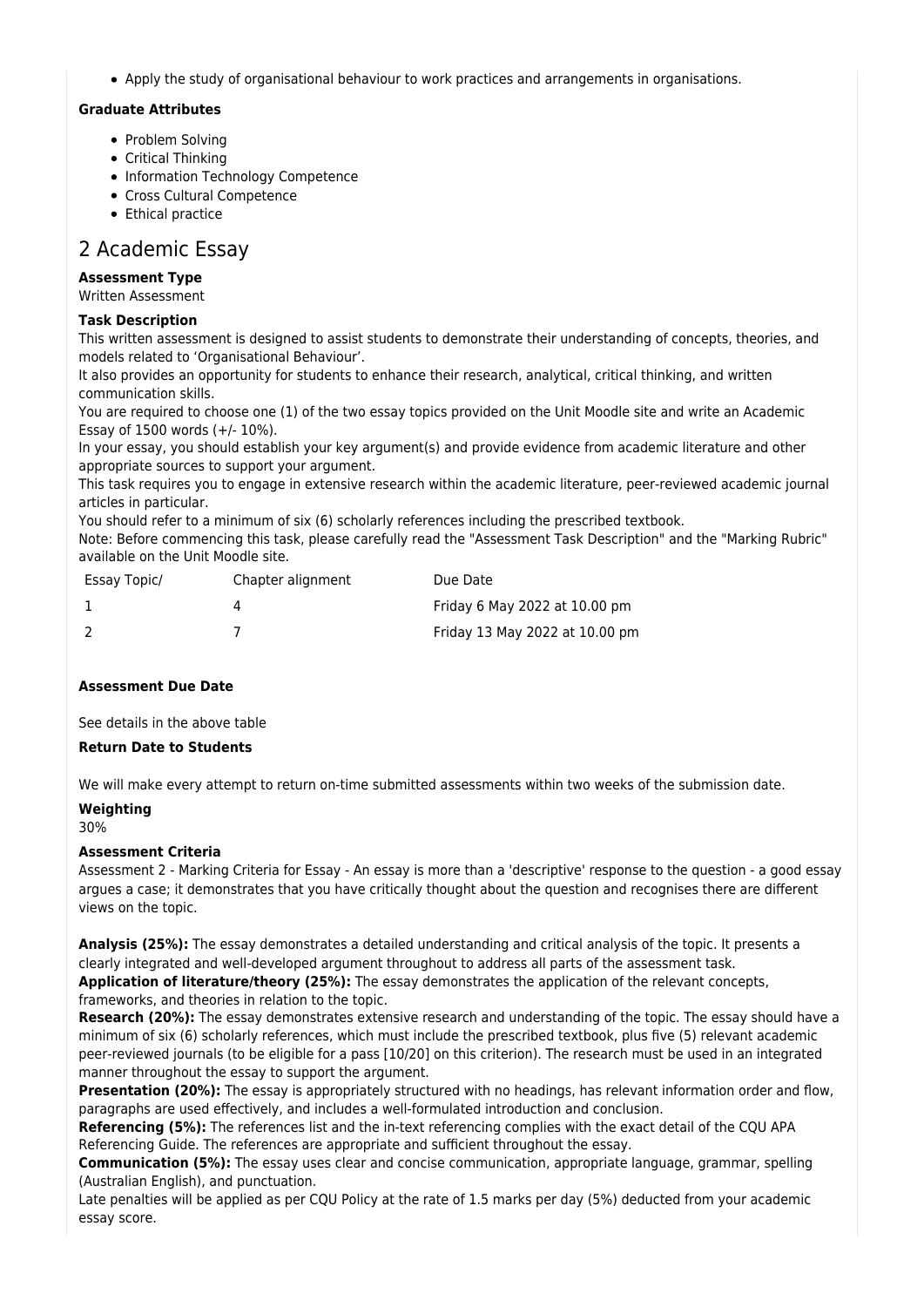#### **Referencing Style**

[American Psychological Association 7th Edition \(APA 7th edition\)](https://delivery-cqucontenthub.stylelabs.cloud/api/public/content/apa-referencing-style.pdf?v=51e1aea7)

#### **Submission**

Online

### **Learning Outcomes Assessed**

- Evaluate a number of theories that explain human behaviour
- Critically appraise the inter-relationship between individual, team and organisational systems
- Apply the study of organisational behaviour to work practices and arrangements in organisations.

#### **Graduate Attributes**

- Communication
- Problem Solving
- Critical Thinking
- Information Literacy
- Information Technology Competence

# 3 Online Test

### **Assessment Type**

Online Test

#### **Task Description**

The Online exam will be based on:

Part A: 40 Multiple Choice questions, and

Part B: Six (6) short answer questions (about 200 - 250) words. There is no need to use references in your responses.

This is a closed book exam. Students are asked not to use any physical or electronic resources to complete the Online exam.

Full details for accessing the Online exam will be provided on moodle in week 10.

#### **Assessment Due Date**

The exam will be scheduled during the exam block 14 - 22 October. The 'actual' date will be shared in week 10. Students must be available on that day and time. Typically the exam is set at 5 pm to allow for working students.

#### **Return Date to Students**

Final results will be available on certification of grades

**Weighting**

50%

#### **Assessment Criteria**

Part A of the Online Test is equal to 40 marks (one mark per correct answer). Part B of the test is equal to 60 marks (a maximum of 10 marks per question). The total marks for the online exam is 100. these marks will be halved to obtain a mark out of 50.

#### **Referencing Style**

[American Psychological Association 7th Edition \(APA 7th edition\)](https://delivery-cqucontenthub.stylelabs.cloud/api/public/content/apa-referencing-style.pdf?v=51e1aea7)

#### **Submission**

Online

#### **Submission Instructions**

Closed Book exam. Students must be available at this time and day to complete the online test.

#### **Learning Outcomes Assessed**

- Evaluate a number of theories that explain human behaviour
- Critically appraise the inter-relationship between individual, team and organisational systems
- Apply the study of organisational behaviour to work practices and arrangements in organisations.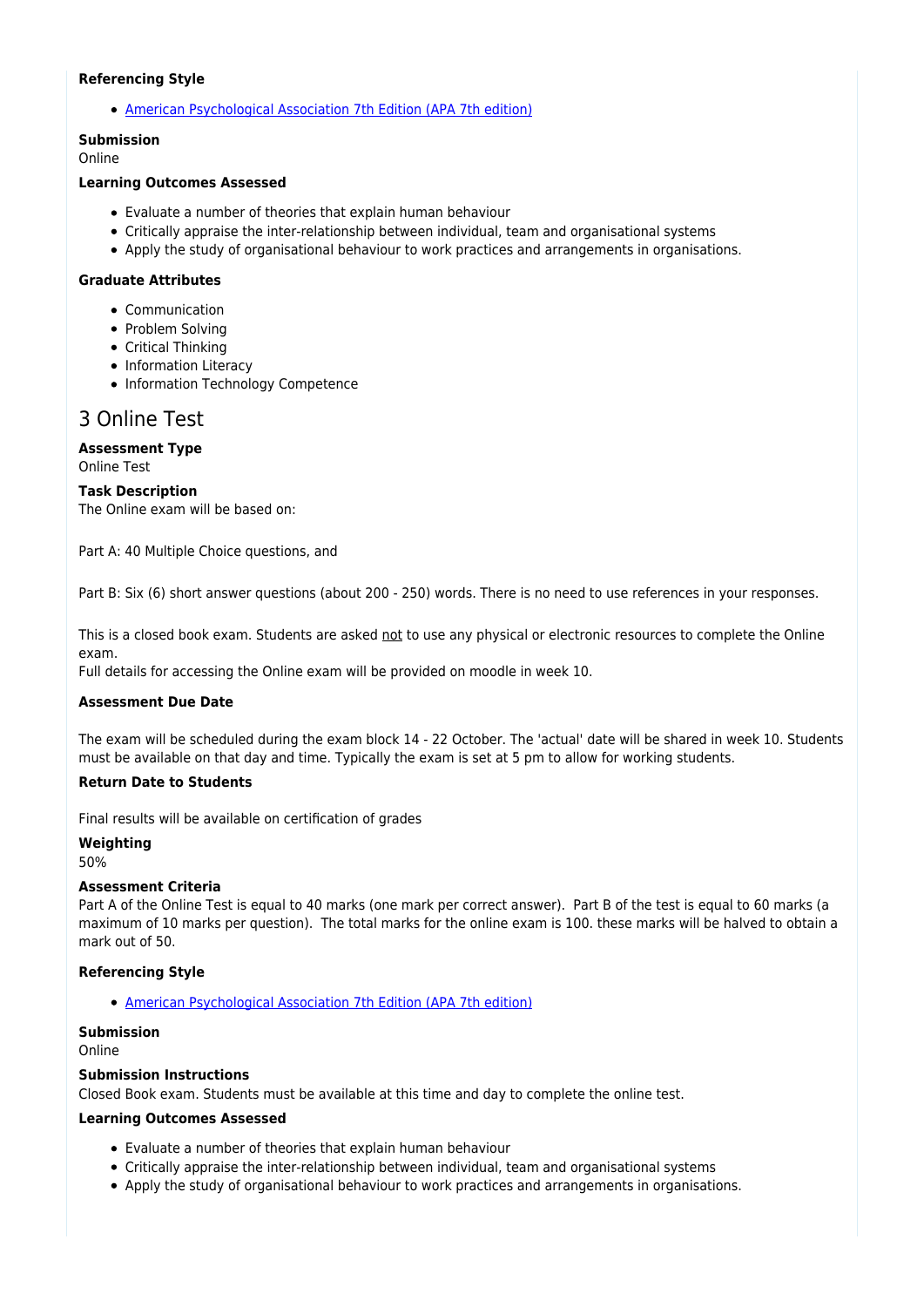### **Graduate Attributes**

- Communication
- Problem Solving
- Critical Thinking
- Ethical practice

# Academic Integrity Statement

As a CQUniversity student you are expected to act honestly in all aspects of your academic work.

Any assessable work undertaken or submitted for review or assessment must be your own work. Assessable work is any type of work you do to meet the assessment requirements in the unit, including draft work submitted for review and feedback and final work to be assessed.

When you use the ideas, words or data of others in your assessment, you must thoroughly and clearly acknowledge the source of this information by using the correct referencing style for your unit. Using others' work without proper acknowledgement may be considered a form of intellectual dishonesty.

Participating honestly, respectfully, responsibly, and fairly in your university study ensures the CQUniversity qualification you earn will be valued as a true indication of your individual academic achievement and will continue to receive the respect and recognition it deserves.

As a student, you are responsible for reading and following CQUniversity's policies, including the **[Student Academic](https://www.cqu.edu.au/policy/sharepoint-document-download?file_uri={BE8380F3-F86D-4C55-AC0D-84A81EAFD6A2}/Student%20Academic%20Integrity%20Policy%20and%20Procedure%20(formerly%20known%20as%20the%20Academic%20Misconduct%20Procedure).pdf) [Integrity Policy and Procedure](https://www.cqu.edu.au/policy/sharepoint-document-download?file_uri={BE8380F3-F86D-4C55-AC0D-84A81EAFD6A2}/Student%20Academic%20Integrity%20Policy%20and%20Procedure%20(formerly%20known%20as%20the%20Academic%20Misconduct%20Procedure).pdf)**. This policy sets out CQUniversity's expectations of you to act with integrity, examples of academic integrity breaches to avoid, the processes used to address alleged breaches of academic integrity, and potential penalties.

### **What is a breach of academic integrity?**

A breach of academic integrity includes but is not limited to plagiarism, self-plagiarism, collusion, cheating, contract cheating, and academic misconduct. The Student Academic Integrity Policy and Procedure defines what these terms mean and gives examples.

### **Why is academic integrity important?**

A breach of academic integrity may result in one or more penalties, including suspension or even expulsion from the University. It can also have negative implications for student visas and future enrolment at CQUniversity or elsewhere. Students who engage in contract cheating also risk being blackmailed by contract cheating services.

#### **Where can I get assistance?**

For academic advice and guidance, the [Academic Learning Centre \(ALC\)](https://www.cqu.edu.au/student-life/academic-learning-centre) can support you in becoming confident in completing assessments with integrity and of high standard.

**What can you do to act with integrity?**